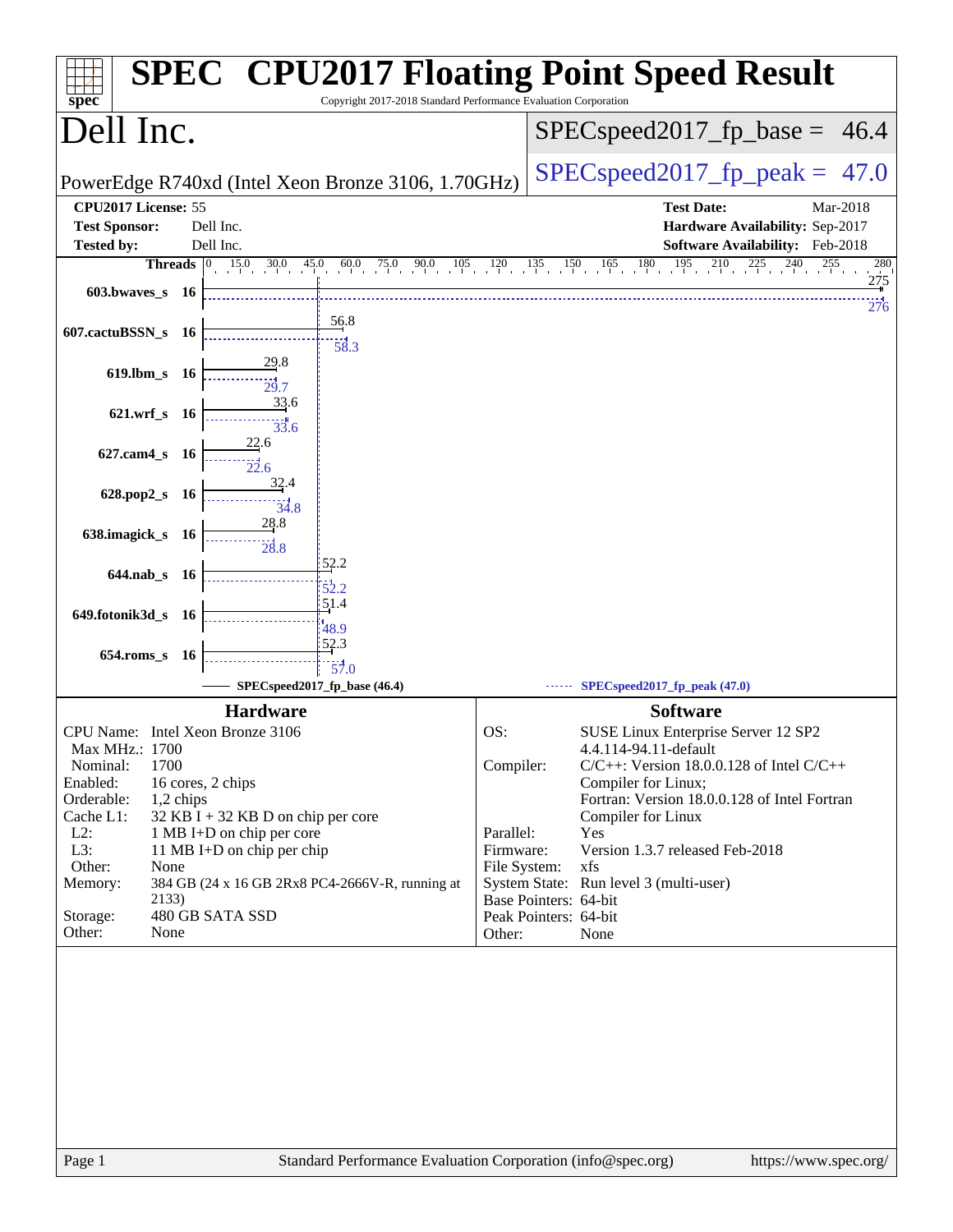| Dell Inc.<br>$SPEC speed2017_f p\_base = 46.4$<br>$SPEC speed2017_fp\_peak = 47.0$<br>PowerEdge R740xd (Intel Xeon Bronze 3106, 1.70GHz)<br>CPU2017 License: 55<br><b>Test Date:</b><br>Mar-2018<br><b>Test Sponsor:</b><br>Hardware Availability: Sep-2017<br>Dell Inc.<br><b>Tested by:</b><br>Dell Inc.<br>Software Availability: Feb-2018<br><b>Results Table</b><br><b>Peak</b><br><b>Base</b><br><b>Seconds</b><br><b>Seconds</b><br><b>Benchmark</b><br><b>Threads</b><br><b>Seconds</b><br>Ratio<br><b>Seconds</b><br>Ratio<br><b>Seconds</b><br>Ratio<br><b>Threads</b><br><b>Ratio</b><br><b>Seconds</b><br><b>Ratio</b><br><b>Ratio</b><br>276<br>215<br>275<br>275<br>276<br>214<br>276<br>214<br>276<br>603.bwaves_s<br>214<br>214<br>214<br>16<br>16<br>56.8<br>285<br>288<br>607.cactuBSSN_s<br>16<br>294<br>56.8<br>294<br>294<br>56.6<br>16<br>58.4<br>286<br>58.3<br>29.7<br>16<br>177<br>29.8<br>29.8<br>29.7<br>619.lbm_s<br>176<br><u>176</u><br>16<br>178<br>29.4<br><b>176</b><br>176<br>33.7<br>33.6<br>33.6<br>$621.wrf$ <sub>S</sub><br>16<br>392<br>397<br>33.4<br>394<br>16<br>397<br>33.3<br>394<br>383<br>22.6<br>392<br>22.6<br>392<br>22.6<br>392<br>22.6<br>391<br>22.6<br>$627$ .cam $4$ <sub>s</sub><br>16<br><u>392</u><br>16<br>392<br>32.5<br>339<br>35.0<br>16<br>365<br>371<br>32.0<br>342<br>34.7<br>628.pop2_s<br>366<br>32.4<br>16<br>341<br>28.8<br>638.imagick_s<br>500<br>28.4<br>28.8<br>16<br>509<br>500<br>28.8<br>16<br>501<br>28.8<br>501<br>501<br>335<br>$644.nab_s$<br>335<br>52.2<br>335<br>335<br>52.2<br>335<br>52.2<br>52.1<br>52.2<br>16<br>52.2<br>16<br>335<br>177<br>51.4<br>188<br>48.5<br>649.fotonik3d_s<br>177<br>51.4<br>178<br>51.2<br>186<br>48.9<br>48.9<br>16<br>16<br>186<br>16<br>301<br>52.3<br>301<br>52.3<br>302<br>52.1<br>277<br>56.8<br>276<br>57.0<br>276<br>57.0<br>$654$ .roms_s<br>16<br>$SPEC speed2017_fp\_base =$<br>46.4<br>$SPEC speed2017_fp_peak =$<br>47.0<br>Results appear in the order in which they were run. Bold underlined text indicates a median measurement.<br><b>Operating System Notes</b><br>Stack size set to unlimited using "ulimit -s unlimited"<br><b>General Notes</b><br>Environment variables set by runcpu before the start of the run:<br>KMP_AFFINITY = "granularity=fine, compact"<br>LD_LIBRARY_PATH = "/home/cpu2017rev5/cpu2017/lib/ia32:/home/cpu2017rev5/cpu2017/lib/intel64:<br>/home/cpu2017rev5/cpu2017/je5.0.1-32:/home/cpu2017rev5/cpu2017/je5.0.1-64"<br>OMP_STACKSIZE = "192M"<br>Binaries compiled on a system with 1x Intel Core i7-4790 CPU + 32GB RAM<br>memory using Redhat Enterprise Linux 7.4<br>Yes: The test sponsor attests, as of date of publication, that CVE-2017-5754 (Meltdown)<br>is mitigated in the system as tested and documented.<br>Yes: The test sponsor attests, as of date of publication, that CVE-2017-5753 (Spectre variant 1)<br>is mitigated in the system as tested and documented.<br>Yes: The test sponsor attests, as of date of publication, that CVE-2017-5715 (Spectre variant 2)<br>is mitigated in the system as tested and documented.<br>Transparent Huge Pages enabled by default<br>Prior to runcpu invocation<br>Filesystem page cache synced and cleared with:<br>sync; echo 3><br>/proc/sys/vm/drop_caches<br><b>Platform Notes</b><br>BIOS settings:<br>Sub NUMA Cluster disabled<br>Virtualization Technology disabled | <b>SPEC CPU2017 Floating Point Speed Result</b>                                      |  |  |  |  |  |  |  |  |  |  |      |
|-----------------------------------------------------------------------------------------------------------------------------------------------------------------------------------------------------------------------------------------------------------------------------------------------------------------------------------------------------------------------------------------------------------------------------------------------------------------------------------------------------------------------------------------------------------------------------------------------------------------------------------------------------------------------------------------------------------------------------------------------------------------------------------------------------------------------------------------------------------------------------------------------------------------------------------------------------------------------------------------------------------------------------------------------------------------------------------------------------------------------------------------------------------------------------------------------------------------------------------------------------------------------------------------------------------------------------------------------------------------------------------------------------------------------------------------------------------------------------------------------------------------------------------------------------------------------------------------------------------------------------------------------------------------------------------------------------------------------------------------------------------------------------------------------------------------------------------------------------------------------------------------------------------------------------------------------------------------------------------------------------------------------------------------------------------------------------------------------------------------------------------------------------------------------------------------------------------------------------------------------------------------------------------------------------------------------------------------------------------------------------------------------------------------------------------------------------------------------------------------------------------------------------------------------------------------------------------------------------------------------------------------------------------------------------------------------------------------------------------------------------------------------------------------------------------------------------------------------------------------------------------------------------------------------------------------------------------------------------------------------------------------------------------------------------------------------------------------------------------------------------------------------------------------------------------------------------------------------------------------------------------------------------------------------------------------------------------------------------------------------------------------------------------|--------------------------------------------------------------------------------------|--|--|--|--|--|--|--|--|--|--|------|
|                                                                                                                                                                                                                                                                                                                                                                                                                                                                                                                                                                                                                                                                                                                                                                                                                                                                                                                                                                                                                                                                                                                                                                                                                                                                                                                                                                                                                                                                                                                                                                                                                                                                                                                                                                                                                                                                                                                                                                                                                                                                                                                                                                                                                                                                                                                                                                                                                                                                                                                                                                                                                                                                                                                                                                                                                                                                                                                                                                                                                                                                                                                                                                                                                                                                                                                                                                                                           | Copyright 2017-2018 Standard Performance Evaluation Corporation<br>spec <sup>®</sup> |  |  |  |  |  |  |  |  |  |  |      |
|                                                                                                                                                                                                                                                                                                                                                                                                                                                                                                                                                                                                                                                                                                                                                                                                                                                                                                                                                                                                                                                                                                                                                                                                                                                                                                                                                                                                                                                                                                                                                                                                                                                                                                                                                                                                                                                                                                                                                                                                                                                                                                                                                                                                                                                                                                                                                                                                                                                                                                                                                                                                                                                                                                                                                                                                                                                                                                                                                                                                                                                                                                                                                                                                                                                                                                                                                                                                           |                                                                                      |  |  |  |  |  |  |  |  |  |  |      |
|                                                                                                                                                                                                                                                                                                                                                                                                                                                                                                                                                                                                                                                                                                                                                                                                                                                                                                                                                                                                                                                                                                                                                                                                                                                                                                                                                                                                                                                                                                                                                                                                                                                                                                                                                                                                                                                                                                                                                                                                                                                                                                                                                                                                                                                                                                                                                                                                                                                                                                                                                                                                                                                                                                                                                                                                                                                                                                                                                                                                                                                                                                                                                                                                                                                                                                                                                                                                           |                                                                                      |  |  |  |  |  |  |  |  |  |  |      |
|                                                                                                                                                                                                                                                                                                                                                                                                                                                                                                                                                                                                                                                                                                                                                                                                                                                                                                                                                                                                                                                                                                                                                                                                                                                                                                                                                                                                                                                                                                                                                                                                                                                                                                                                                                                                                                                                                                                                                                                                                                                                                                                                                                                                                                                                                                                                                                                                                                                                                                                                                                                                                                                                                                                                                                                                                                                                                                                                                                                                                                                                                                                                                                                                                                                                                                                                                                                                           |                                                                                      |  |  |  |  |  |  |  |  |  |  |      |
|                                                                                                                                                                                                                                                                                                                                                                                                                                                                                                                                                                                                                                                                                                                                                                                                                                                                                                                                                                                                                                                                                                                                                                                                                                                                                                                                                                                                                                                                                                                                                                                                                                                                                                                                                                                                                                                                                                                                                                                                                                                                                                                                                                                                                                                                                                                                                                                                                                                                                                                                                                                                                                                                                                                                                                                                                                                                                                                                                                                                                                                                                                                                                                                                                                                                                                                                                                                                           |                                                                                      |  |  |  |  |  |  |  |  |  |  |      |
|                                                                                                                                                                                                                                                                                                                                                                                                                                                                                                                                                                                                                                                                                                                                                                                                                                                                                                                                                                                                                                                                                                                                                                                                                                                                                                                                                                                                                                                                                                                                                                                                                                                                                                                                                                                                                                                                                                                                                                                                                                                                                                                                                                                                                                                                                                                                                                                                                                                                                                                                                                                                                                                                                                                                                                                                                                                                                                                                                                                                                                                                                                                                                                                                                                                                                                                                                                                                           |                                                                                      |  |  |  |  |  |  |  |  |  |  |      |
|                                                                                                                                                                                                                                                                                                                                                                                                                                                                                                                                                                                                                                                                                                                                                                                                                                                                                                                                                                                                                                                                                                                                                                                                                                                                                                                                                                                                                                                                                                                                                                                                                                                                                                                                                                                                                                                                                                                                                                                                                                                                                                                                                                                                                                                                                                                                                                                                                                                                                                                                                                                                                                                                                                                                                                                                                                                                                                                                                                                                                                                                                                                                                                                                                                                                                                                                                                                                           |                                                                                      |  |  |  |  |  |  |  |  |  |  |      |
|                                                                                                                                                                                                                                                                                                                                                                                                                                                                                                                                                                                                                                                                                                                                                                                                                                                                                                                                                                                                                                                                                                                                                                                                                                                                                                                                                                                                                                                                                                                                                                                                                                                                                                                                                                                                                                                                                                                                                                                                                                                                                                                                                                                                                                                                                                                                                                                                                                                                                                                                                                                                                                                                                                                                                                                                                                                                                                                                                                                                                                                                                                                                                                                                                                                                                                                                                                                                           |                                                                                      |  |  |  |  |  |  |  |  |  |  |      |
|                                                                                                                                                                                                                                                                                                                                                                                                                                                                                                                                                                                                                                                                                                                                                                                                                                                                                                                                                                                                                                                                                                                                                                                                                                                                                                                                                                                                                                                                                                                                                                                                                                                                                                                                                                                                                                                                                                                                                                                                                                                                                                                                                                                                                                                                                                                                                                                                                                                                                                                                                                                                                                                                                                                                                                                                                                                                                                                                                                                                                                                                                                                                                                                                                                                                                                                                                                                                           |                                                                                      |  |  |  |  |  |  |  |  |  |  | 58.0 |
|                                                                                                                                                                                                                                                                                                                                                                                                                                                                                                                                                                                                                                                                                                                                                                                                                                                                                                                                                                                                                                                                                                                                                                                                                                                                                                                                                                                                                                                                                                                                                                                                                                                                                                                                                                                                                                                                                                                                                                                                                                                                                                                                                                                                                                                                                                                                                                                                                                                                                                                                                                                                                                                                                                                                                                                                                                                                                                                                                                                                                                                                                                                                                                                                                                                                                                                                                                                                           |                                                                                      |  |  |  |  |  |  |  |  |  |  | 29.7 |
|                                                                                                                                                                                                                                                                                                                                                                                                                                                                                                                                                                                                                                                                                                                                                                                                                                                                                                                                                                                                                                                                                                                                                                                                                                                                                                                                                                                                                                                                                                                                                                                                                                                                                                                                                                                                                                                                                                                                                                                                                                                                                                                                                                                                                                                                                                                                                                                                                                                                                                                                                                                                                                                                                                                                                                                                                                                                                                                                                                                                                                                                                                                                                                                                                                                                                                                                                                                                           |                                                                                      |  |  |  |  |  |  |  |  |  |  | 34.5 |
|                                                                                                                                                                                                                                                                                                                                                                                                                                                                                                                                                                                                                                                                                                                                                                                                                                                                                                                                                                                                                                                                                                                                                                                                                                                                                                                                                                                                                                                                                                                                                                                                                                                                                                                                                                                                                                                                                                                                                                                                                                                                                                                                                                                                                                                                                                                                                                                                                                                                                                                                                                                                                                                                                                                                                                                                                                                                                                                                                                                                                                                                                                                                                                                                                                                                                                                                                                                                           |                                                                                      |  |  |  |  |  |  |  |  |  |  | 22.6 |
|                                                                                                                                                                                                                                                                                                                                                                                                                                                                                                                                                                                                                                                                                                                                                                                                                                                                                                                                                                                                                                                                                                                                                                                                                                                                                                                                                                                                                                                                                                                                                                                                                                                                                                                                                                                                                                                                                                                                                                                                                                                                                                                                                                                                                                                                                                                                                                                                                                                                                                                                                                                                                                                                                                                                                                                                                                                                                                                                                                                                                                                                                                                                                                                                                                                                                                                                                                                                           |                                                                                      |  |  |  |  |  |  |  |  |  |  | 34.8 |
|                                                                                                                                                                                                                                                                                                                                                                                                                                                                                                                                                                                                                                                                                                                                                                                                                                                                                                                                                                                                                                                                                                                                                                                                                                                                                                                                                                                                                                                                                                                                                                                                                                                                                                                                                                                                                                                                                                                                                                                                                                                                                                                                                                                                                                                                                                                                                                                                                                                                                                                                                                                                                                                                                                                                                                                                                                                                                                                                                                                                                                                                                                                                                                                                                                                                                                                                                                                                           |                                                                                      |  |  |  |  |  |  |  |  |  |  | 28.8 |
|                                                                                                                                                                                                                                                                                                                                                                                                                                                                                                                                                                                                                                                                                                                                                                                                                                                                                                                                                                                                                                                                                                                                                                                                                                                                                                                                                                                                                                                                                                                                                                                                                                                                                                                                                                                                                                                                                                                                                                                                                                                                                                                                                                                                                                                                                                                                                                                                                                                                                                                                                                                                                                                                                                                                                                                                                                                                                                                                                                                                                                                                                                                                                                                                                                                                                                                                                                                                           |                                                                                      |  |  |  |  |  |  |  |  |  |  |      |
|                                                                                                                                                                                                                                                                                                                                                                                                                                                                                                                                                                                                                                                                                                                                                                                                                                                                                                                                                                                                                                                                                                                                                                                                                                                                                                                                                                                                                                                                                                                                                                                                                                                                                                                                                                                                                                                                                                                                                                                                                                                                                                                                                                                                                                                                                                                                                                                                                                                                                                                                                                                                                                                                                                                                                                                                                                                                                                                                                                                                                                                                                                                                                                                                                                                                                                                                                                                                           |                                                                                      |  |  |  |  |  |  |  |  |  |  |      |
|                                                                                                                                                                                                                                                                                                                                                                                                                                                                                                                                                                                                                                                                                                                                                                                                                                                                                                                                                                                                                                                                                                                                                                                                                                                                                                                                                                                                                                                                                                                                                                                                                                                                                                                                                                                                                                                                                                                                                                                                                                                                                                                                                                                                                                                                                                                                                                                                                                                                                                                                                                                                                                                                                                                                                                                                                                                                                                                                                                                                                                                                                                                                                                                                                                                                                                                                                                                                           |                                                                                      |  |  |  |  |  |  |  |  |  |  |      |
|                                                                                                                                                                                                                                                                                                                                                                                                                                                                                                                                                                                                                                                                                                                                                                                                                                                                                                                                                                                                                                                                                                                                                                                                                                                                                                                                                                                                                                                                                                                                                                                                                                                                                                                                                                                                                                                                                                                                                                                                                                                                                                                                                                                                                                                                                                                                                                                                                                                                                                                                                                                                                                                                                                                                                                                                                                                                                                                                                                                                                                                                                                                                                                                                                                                                                                                                                                                                           |                                                                                      |  |  |  |  |  |  |  |  |  |  |      |
|                                                                                                                                                                                                                                                                                                                                                                                                                                                                                                                                                                                                                                                                                                                                                                                                                                                                                                                                                                                                                                                                                                                                                                                                                                                                                                                                                                                                                                                                                                                                                                                                                                                                                                                                                                                                                                                                                                                                                                                                                                                                                                                                                                                                                                                                                                                                                                                                                                                                                                                                                                                                                                                                                                                                                                                                                                                                                                                                                                                                                                                                                                                                                                                                                                                                                                                                                                                                           |                                                                                      |  |  |  |  |  |  |  |  |  |  |      |
| (Continued on next page)                                                                                                                                                                                                                                                                                                                                                                                                                                                                                                                                                                                                                                                                                                                                                                                                                                                                                                                                                                                                                                                                                                                                                                                                                                                                                                                                                                                                                                                                                                                                                                                                                                                                                                                                                                                                                                                                                                                                                                                                                                                                                                                                                                                                                                                                                                                                                                                                                                                                                                                                                                                                                                                                                                                                                                                                                                                                                                                                                                                                                                                                                                                                                                                                                                                                                                                                                                                  |                                                                                      |  |  |  |  |  |  |  |  |  |  |      |

Page 2 Standard Performance Evaluation Corporation [\(info@spec.org\)](mailto:info@spec.org) <https://www.spec.org/>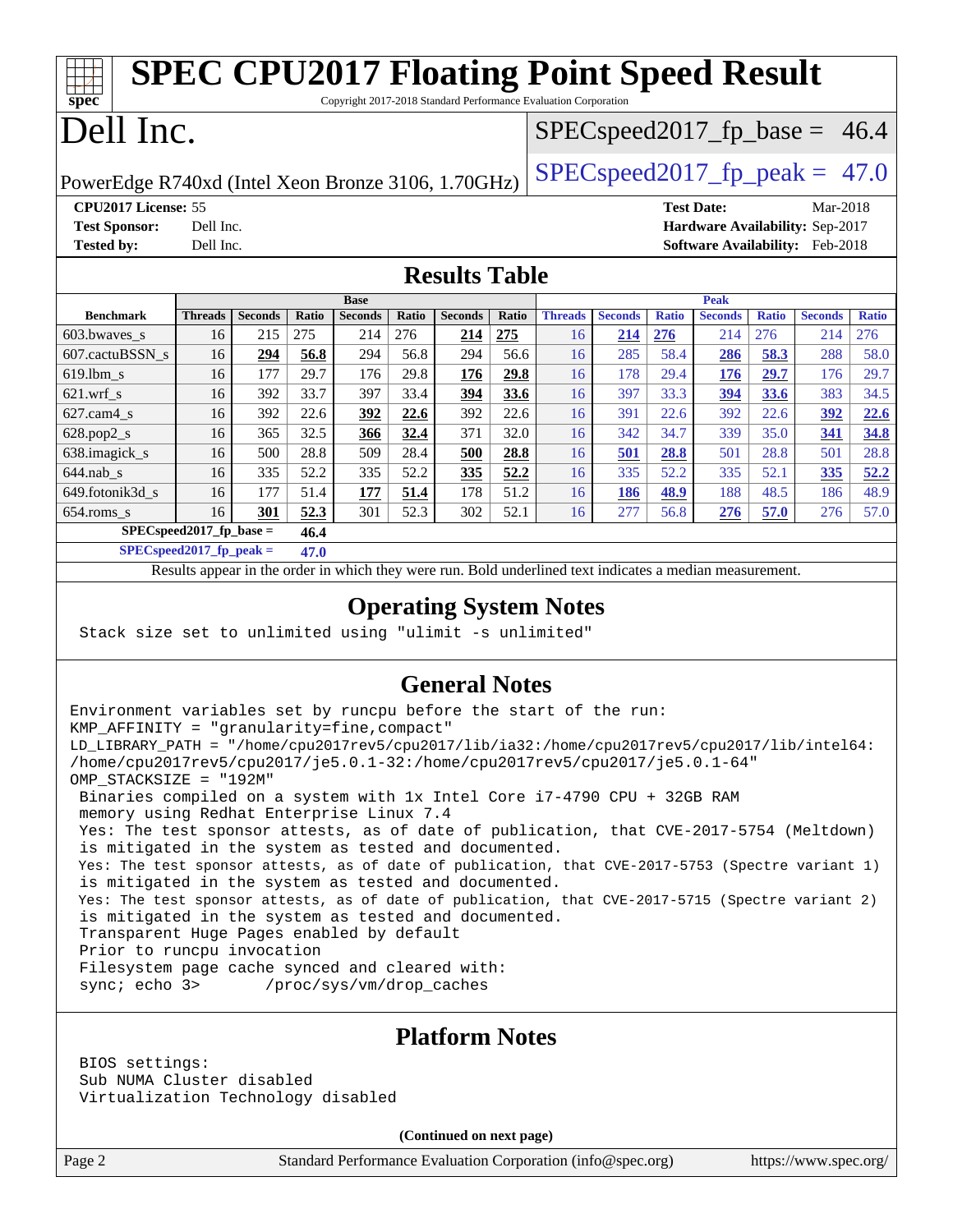| spec <sup>®</sup>                                                                                                                                                                                                                                                                                                                                                                                                                                                                                                                                                                                                                                                                                                                                   | Copyright 2017-2018 Standard Performance Evaluation Corporation                                                                                          | <b>SPEC CPU2017 Floating Point Speed Result</b>                                                                                                             |  |
|-----------------------------------------------------------------------------------------------------------------------------------------------------------------------------------------------------------------------------------------------------------------------------------------------------------------------------------------------------------------------------------------------------------------------------------------------------------------------------------------------------------------------------------------------------------------------------------------------------------------------------------------------------------------------------------------------------------------------------------------------------|----------------------------------------------------------------------------------------------------------------------------------------------------------|-------------------------------------------------------------------------------------------------------------------------------------------------------------|--|
| Dell Inc.                                                                                                                                                                                                                                                                                                                                                                                                                                                                                                                                                                                                                                                                                                                                           |                                                                                                                                                          | $SPEC speed2017_f p\_base = 46.4$                                                                                                                           |  |
| PowerEdge R740xd (Intel Xeon Bronze 3106, 1.70GHz)                                                                                                                                                                                                                                                                                                                                                                                                                                                                                                                                                                                                                                                                                                  |                                                                                                                                                          | $SPEC speed2017_fp\_peak = 47.0$                                                                                                                            |  |
| CPU2017 License: 55<br><b>Test Sponsor:</b><br>Dell Inc.<br>Dell Inc.<br><b>Tested by:</b>                                                                                                                                                                                                                                                                                                                                                                                                                                                                                                                                                                                                                                                          |                                                                                                                                                          | <b>Test Date:</b><br>Mar-2018<br>Hardware Availability: Sep-2017<br><b>Software Availability:</b> Feb-2018                                                  |  |
|                                                                                                                                                                                                                                                                                                                                                                                                                                                                                                                                                                                                                                                                                                                                                     | <b>Platform Notes (Continued)</b>                                                                                                                        |                                                                                                                                                             |  |
| System Profile set to Custom<br>CPU Performance set to Maximum Performance<br>C States set to Autonomous<br>C1E disabled<br>Uncore Frequency set to Dynamic<br>Energy Efficiency Policy set to Performance<br>Memory Patrol Scrub disabled<br>Logical Processor disabled<br>CPU Interconnect Bus Link Power Management disabled<br>PCI ASPM L1 Link Power Management disabled<br>Sysinfo program /home/cpu2017rev5/cpu2017/bin/sysinfo<br>Rev: r5797 of 2017-06-14 96c45e4568ad54c135fd618bcc091c0f<br>running on linux-bgfp Thu Mar 15 00:48:01 2018<br>SUT (System Under Test) info as seen by some common utilities.<br>For more information on this section, see<br>https://www.spec.org/cpu2017/Docs/config.html#sysinfo<br>From /proc/cpuinfo |                                                                                                                                                          |                                                                                                                                                             |  |
| model name : $Intel(R)$ Xeon(R) Bronze 3106 CPU @ 1.70GHz<br>"physical id"s (chips)<br>2<br>16 "processors"<br>cpu cores : 8<br>siblings : 8<br>physical 0: cores 0 1 2 3 4 5 6 7<br>physical 1: cores 0 1 2 3 4 5 6 7                                                                                                                                                                                                                                                                                                                                                                                                                                                                                                                              |                                                                                                                                                          | cores, siblings (Caution: counting these is hw and system dependent. The following<br>excerpts from /proc/cpuinfo might not be reliable. Use with caution.) |  |
| From 1scpu:<br>Architecture:<br>$CPU$ op-mode( $s$ ):<br>Byte Order:<br>CPU(s):<br>On-line CPU(s) list:<br>Thread(s) per core:<br>$Core(s)$ per socket:<br>Socket(s):<br>NUMA $node(s):$<br>Vendor ID:<br>CPU family:<br>Model:<br>Model name:<br>Stepping:<br>CPU MHz:<br>BogoMIPS:<br>Virtualization:                                                                                                                                                                                                                                                                                                                                                                                                                                             | x86_64<br>$32$ -bit, $64$ -bit<br>Little Endian<br>16<br>$0 - 15$<br>1<br>8<br>2<br>2<br>GenuineIntel<br>6<br>85<br>4<br>1696.024<br>3392.04<br>$VT - x$ | $Intel(R) Xeon(R) Bronze 3106 CPU @ 1.70GHz$                                                                                                                |  |
| (Continued on next page)                                                                                                                                                                                                                                                                                                                                                                                                                                                                                                                                                                                                                                                                                                                            |                                                                                                                                                          |                                                                                                                                                             |  |
| Page 3                                                                                                                                                                                                                                                                                                                                                                                                                                                                                                                                                                                                                                                                                                                                              | Standard Performance Evaluation Corporation (info@spec.org)                                                                                              | https://www.spec.org/                                                                                                                                       |  |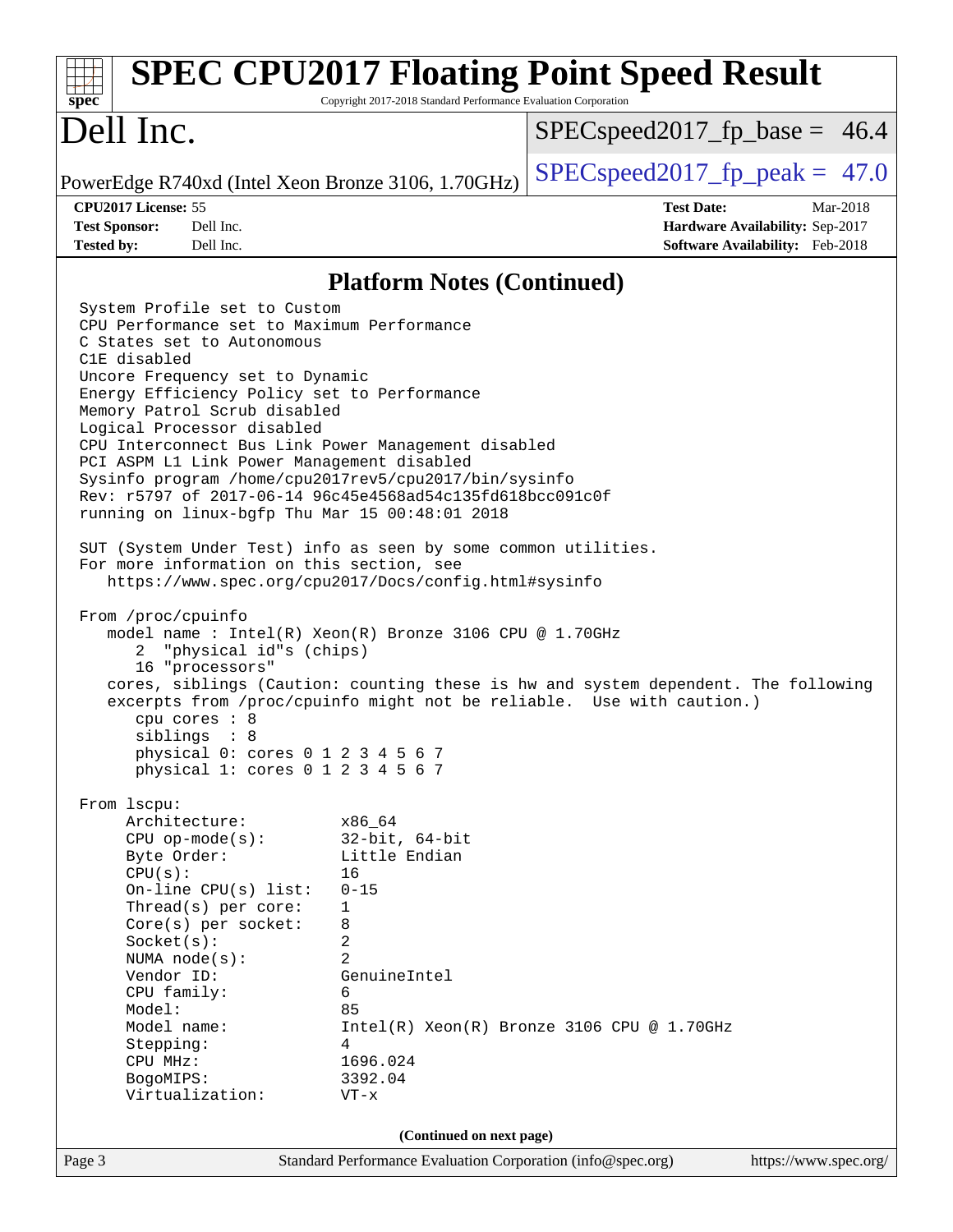| <b>SPEC CPU2017 Floating Point Speed Result</b><br>Copyright 2017-2018 Standard Performance Evaluation Corporation<br>spec <sup>®</sup>                                                                                                                                                                                                                                                                                                                                                                                                                                                                                                                                                                                                               |                                                               |  |  |  |
|-------------------------------------------------------------------------------------------------------------------------------------------------------------------------------------------------------------------------------------------------------------------------------------------------------------------------------------------------------------------------------------------------------------------------------------------------------------------------------------------------------------------------------------------------------------------------------------------------------------------------------------------------------------------------------------------------------------------------------------------------------|---------------------------------------------------------------|--|--|--|
| Dell Inc.                                                                                                                                                                                                                                                                                                                                                                                                                                                                                                                                                                                                                                                                                                                                             | $SPEC speed2017_f p\_base = 46.4$                             |  |  |  |
| PowerEdge R740xd (Intel Xeon Bronze 3106, 1.70GHz)                                                                                                                                                                                                                                                                                                                                                                                                                                                                                                                                                                                                                                                                                                    | $SPEC speed2017_fp\_peak = 47.0$                              |  |  |  |
| CPU2017 License: 55                                                                                                                                                                                                                                                                                                                                                                                                                                                                                                                                                                                                                                                                                                                                   | <b>Test Date:</b><br>Mar-2018                                 |  |  |  |
| <b>Test Sponsor:</b><br>Dell Inc.                                                                                                                                                                                                                                                                                                                                                                                                                                                                                                                                                                                                                                                                                                                     | Hardware Availability: Sep-2017                               |  |  |  |
| <b>Tested by:</b><br>Dell Inc.                                                                                                                                                                                                                                                                                                                                                                                                                                                                                                                                                                                                                                                                                                                        | Software Availability: Feb-2018                               |  |  |  |
| <b>Platform Notes (Continued)</b>                                                                                                                                                                                                                                                                                                                                                                                                                                                                                                                                                                                                                                                                                                                     |                                                               |  |  |  |
| L1d cache:<br>32K                                                                                                                                                                                                                                                                                                                                                                                                                                                                                                                                                                                                                                                                                                                                     |                                                               |  |  |  |
| Lli cache:<br>32K                                                                                                                                                                                                                                                                                                                                                                                                                                                                                                                                                                                                                                                                                                                                     |                                                               |  |  |  |
| L2 cache:<br>1024K                                                                                                                                                                                                                                                                                                                                                                                                                                                                                                                                                                                                                                                                                                                                    |                                                               |  |  |  |
| L3 cache:<br>11264K<br>NUMA $node0$ $CPU(s)$ :<br>0, 2, 4, 6, 8, 10, 12, 14                                                                                                                                                                                                                                                                                                                                                                                                                                                                                                                                                                                                                                                                           |                                                               |  |  |  |
| NUMA nodel CPU(s):<br>1, 3, 5, 7, 9, 11, 13, 15                                                                                                                                                                                                                                                                                                                                                                                                                                                                                                                                                                                                                                                                                                       |                                                               |  |  |  |
| Flagg:                                                                                                                                                                                                                                                                                                                                                                                                                                                                                                                                                                                                                                                                                                                                                | fpu vme de pse tsc msr pae mce cx8 apic sep mtrr pge mca cmov |  |  |  |
| pat pse36 clflush dts acpi mmx fxsr sse sse2 ss ht tm pbe syscall nx pdpelgb rdtscp<br>lm constant_tsc art arch_perfmon pebs bts rep_good nopl xtopology nonstop_tsc<br>aperfmperf eagerfpu pni pclmulqdq dtes64 monitor ds_cpl vmx smx est tm2 ssse3 sdbg<br>fma cx16 xtpr pdcm pcid dca sse4_1 sse4_2 x2apic movbe popcnt tsc_deadline_timer aes<br>xsave avx f16c rdrand lahf_lm abm 3dnowprefetch arat epb invpcid_single pln pts<br>dtherm intel_pt rsb_ctxsw spec_ctrl retpoline kaiser tpr_shadow vnmi flexpriority<br>ept vpid fsgsbase tsc_adjust bmil hle avx2 smep bmi2 erms invpcid rtm cqm mpx<br>avx512f avx512dq rdseed adx smap clflushopt clwb avx512cd avx512bw avx512vl xsaveopt<br>xsavec xgetbvl cqm_llc cqm_occup_llc pku ospke |                                                               |  |  |  |
| /proc/cpuinfo cache data<br>cache size : 11264 KB                                                                                                                                                                                                                                                                                                                                                                                                                                                                                                                                                                                                                                                                                                     |                                                               |  |  |  |
| From numactl --hardware WARNING: a numactl 'node' might or might not correspond to a<br>physical chip.<br>$available: 2 nodes (0-1)$<br>node 0 cpus: 0 2 4 6 8 10 12 14<br>node 0 size: 191990 MB                                                                                                                                                                                                                                                                                                                                                                                                                                                                                                                                                     |                                                               |  |  |  |
| node 0 free: 189746 MB                                                                                                                                                                                                                                                                                                                                                                                                                                                                                                                                                                                                                                                                                                                                |                                                               |  |  |  |
| node 1 cpus: 1 3 5 7 9 11 13 15<br>node 1 size: 193517 MB<br>node 1 free: 187611 MB                                                                                                                                                                                                                                                                                                                                                                                                                                                                                                                                                                                                                                                                   |                                                               |  |  |  |
| node distances:                                                                                                                                                                                                                                                                                                                                                                                                                                                                                                                                                                                                                                                                                                                                       |                                                               |  |  |  |
| node<br>$\overline{0}$<br>1<br>0: 10<br>21                                                                                                                                                                                                                                                                                                                                                                                                                                                                                                                                                                                                                                                                                                            |                                                               |  |  |  |
| 1: 21 10                                                                                                                                                                                                                                                                                                                                                                                                                                                                                                                                                                                                                                                                                                                                              |                                                               |  |  |  |
| From /proc/meminfo<br>MemTotal:<br>394760024 kB<br>HugePages_Total:<br>0<br>Hugepagesize:<br>2048 kB                                                                                                                                                                                                                                                                                                                                                                                                                                                                                                                                                                                                                                                  |                                                               |  |  |  |
| /usr/bin/lsb_release -d<br>SUSE Linux Enterprise Server 12 SP2                                                                                                                                                                                                                                                                                                                                                                                                                                                                                                                                                                                                                                                                                        |                                                               |  |  |  |
| From /etc/*release* /etc/*version*<br>SuSE-release:<br>SUSE Linux Enterprise Server 12 (x86_64)                                                                                                                                                                                                                                                                                                                                                                                                                                                                                                                                                                                                                                                       |                                                               |  |  |  |
| $VERSION = 12$<br>PATCHLEVEL = 2                                                                                                                                                                                                                                                                                                                                                                                                                                                                                                                                                                                                                                                                                                                      |                                                               |  |  |  |
| (Continued on next page)                                                                                                                                                                                                                                                                                                                                                                                                                                                                                                                                                                                                                                                                                                                              |                                                               |  |  |  |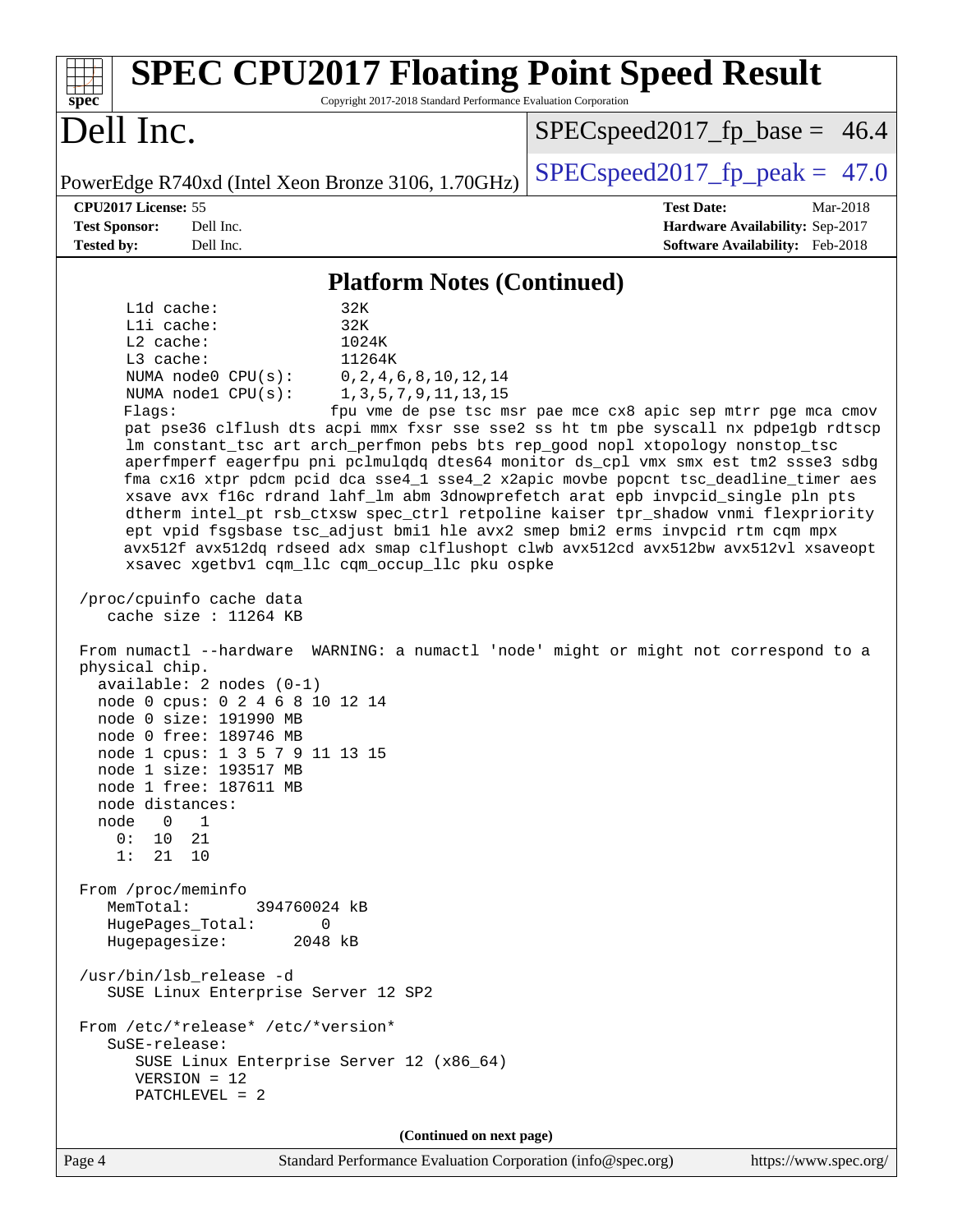| <b>SPEC CPU2017 Floating Point Speed Result</b><br>Copyright 2017-2018 Standard Performance Evaluation Corporation<br>spec <sup>®</sup>                                                                                                                                                                                                                                                                                                                                                                                                                                                                                                                                                                                                                                                                                                                                                                                                                                                                                                                                                                                                                                                                                                                                              |                                                                                                     |  |  |  |
|--------------------------------------------------------------------------------------------------------------------------------------------------------------------------------------------------------------------------------------------------------------------------------------------------------------------------------------------------------------------------------------------------------------------------------------------------------------------------------------------------------------------------------------------------------------------------------------------------------------------------------------------------------------------------------------------------------------------------------------------------------------------------------------------------------------------------------------------------------------------------------------------------------------------------------------------------------------------------------------------------------------------------------------------------------------------------------------------------------------------------------------------------------------------------------------------------------------------------------------------------------------------------------------|-----------------------------------------------------------------------------------------------------|--|--|--|
| Dell Inc.                                                                                                                                                                                                                                                                                                                                                                                                                                                                                                                                                                                                                                                                                                                                                                                                                                                                                                                                                                                                                                                                                                                                                                                                                                                                            | $SPEC speed2017_f p\_base = 46.4$                                                                   |  |  |  |
| PowerEdge R740xd (Intel Xeon Bronze 3106, 1.70GHz)                                                                                                                                                                                                                                                                                                                                                                                                                                                                                                                                                                                                                                                                                                                                                                                                                                                                                                                                                                                                                                                                                                                                                                                                                                   | $SPEC speed2017_fp_peak = 47.0$                                                                     |  |  |  |
| CPU2017 License: 55<br><b>Test Sponsor:</b><br>Dell Inc.<br><b>Tested by:</b><br>Dell Inc.                                                                                                                                                                                                                                                                                                                                                                                                                                                                                                                                                                                                                                                                                                                                                                                                                                                                                                                                                                                                                                                                                                                                                                                           | <b>Test Date:</b><br>Mar-2018<br>Hardware Availability: Sep-2017<br>Software Availability: Feb-2018 |  |  |  |
|                                                                                                                                                                                                                                                                                                                                                                                                                                                                                                                                                                                                                                                                                                                                                                                                                                                                                                                                                                                                                                                                                                                                                                                                                                                                                      |                                                                                                     |  |  |  |
| <b>Platform Notes (Continued)</b><br># This file is deprecated and will be removed in a future service pack or release.<br># Please check /etc/os-release for details about this release.<br>os-release:<br>NAME="SLES"<br>VERSION="12-SP2"<br>VERSION ID="12.2"<br>PRETTY_NAME="SUSE Linux Enterprise Server 12 SP2"<br>ID="sles"<br>$ANSI$ _COLOR=" $0:32$ "<br>CPE NAME="cpe:/o:suse:sles:12:sp2"<br>uname $-a$ :<br>Linux linux-bgfp 4.4.114-94.11-default #1 SMP Thu Feb 1 19:28:26 UTC 2018 (4309ff9)<br>x86_64 x86_64 x86_64 GNU/Linux<br>run-level 3 Mar 14 14:12<br>SPEC is set to: /home/cpu2017rev5/cpu2017<br>Type Size Used Avail Use% Mounted on<br>Filesystem<br>/dev/sda4<br>xfs<br>405G<br>59G 347G 15% / home<br>Additional information from dmidecode follows. WARNING: Use caution when you interpret<br>this section. The 'dmidecode' program reads system data which is "intended to allow<br>hardware to be accurately determined", but the intent may not be met, as there are<br>frequent changes to hardware, firmware, and the "DMTF SMBIOS" standard.<br>BIOS Dell Inc. 1.3.7 02/08/2018<br>Memory:<br>22x 00AD00B300AD HMA82GR7AFR8N-VK 16 GB 2 rank 2666, configured at 2133<br>2x 00CE063200CE M393A2K43BB1-CTD 16 GB 2 rank 2666, configured at 2133 |                                                                                                     |  |  |  |
| <b>Compiler Version Notes</b>                                                                                                                                                                                                                                                                                                                                                                                                                                                                                                                                                                                                                                                                                                                                                                                                                                                                                                                                                                                                                                                                                                                                                                                                                                                        |                                                                                                     |  |  |  |
| 619.1bm_s(base) 638.imagick_s(base, peak) 644.nab_s(base, peak)<br>CC.                                                                                                                                                                                                                                                                                                                                                                                                                                                                                                                                                                                                                                                                                                                                                                                                                                                                                                                                                                                                                                                                                                                                                                                                               |                                                                                                     |  |  |  |
| icc (ICC) 18.0.0 20170811<br>Copyright (C) 1985-2017 Intel Corporation. All rights reserved.                                                                                                                                                                                                                                                                                                                                                                                                                                                                                                                                                                                                                                                                                                                                                                                                                                                                                                                                                                                                                                                                                                                                                                                         |                                                                                                     |  |  |  |
| $619.1$ bm_s(peak)<br>CC                                                                                                                                                                                                                                                                                                                                                                                                                                                                                                                                                                                                                                                                                                                                                                                                                                                                                                                                                                                                                                                                                                                                                                                                                                                             |                                                                                                     |  |  |  |
| icc (ICC) 18.0.0 20170811<br>Copyright (C) 1985-2017 Intel Corporation. All rights reserved.                                                                                                                                                                                                                                                                                                                                                                                                                                                                                                                                                                                                                                                                                                                                                                                                                                                                                                                                                                                                                                                                                                                                                                                         |                                                                                                     |  |  |  |
| (Continued on next page)                                                                                                                                                                                                                                                                                                                                                                                                                                                                                                                                                                                                                                                                                                                                                                                                                                                                                                                                                                                                                                                                                                                                                                                                                                                             |                                                                                                     |  |  |  |
| Page 5<br>Standard Performance Evaluation Corporation (info@spec.org)                                                                                                                                                                                                                                                                                                                                                                                                                                                                                                                                                                                                                                                                                                                                                                                                                                                                                                                                                                                                                                                                                                                                                                                                                | https://www.spec.org/                                                                               |  |  |  |
|                                                                                                                                                                                                                                                                                                                                                                                                                                                                                                                                                                                                                                                                                                                                                                                                                                                                                                                                                                                                                                                                                                                                                                                                                                                                                      |                                                                                                     |  |  |  |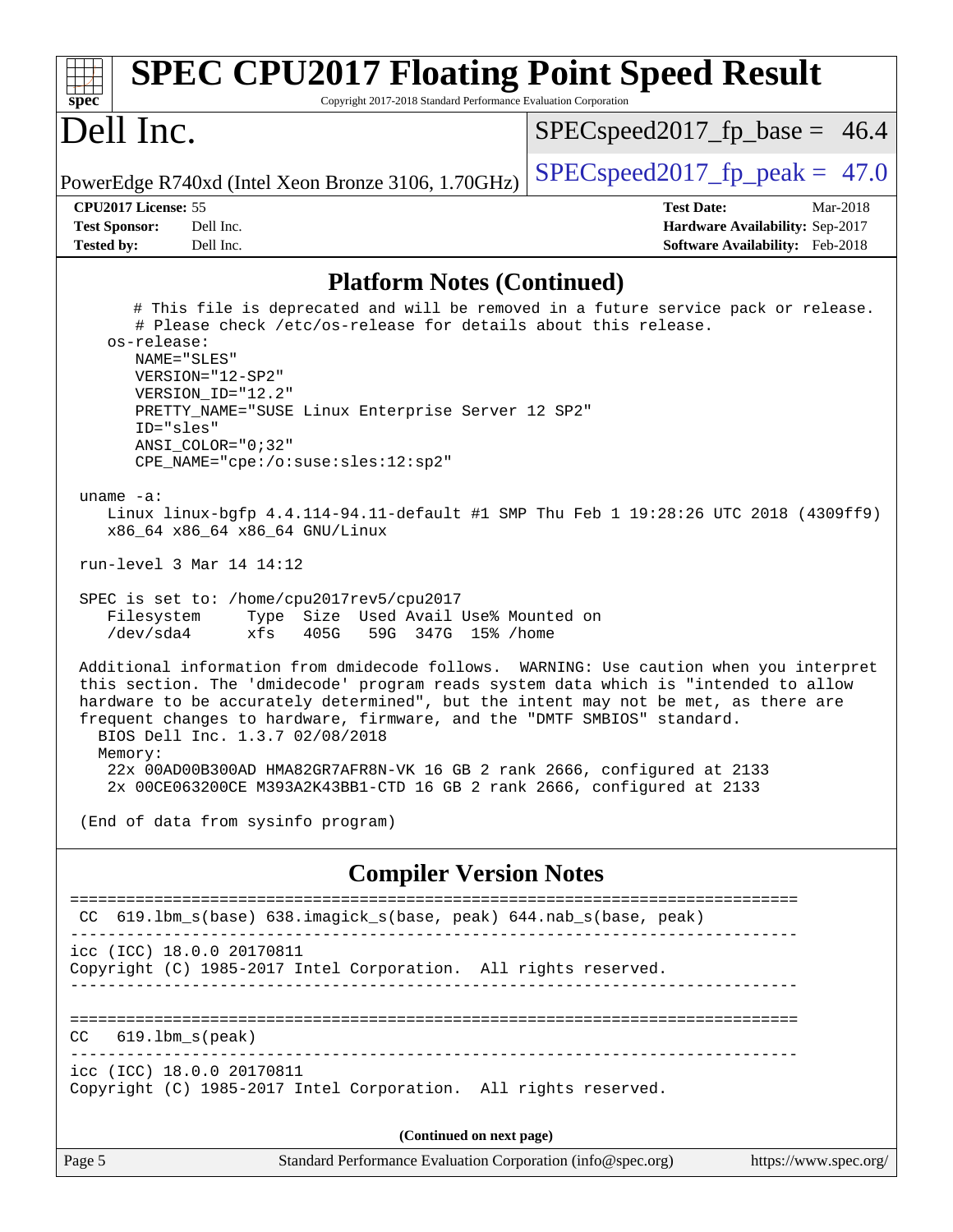| <b>SPEC CPU2017 Floating Point Speed Result</b><br>Copyright 2017-2018 Standard Performance Evaluation Corporation<br>spec <sup>®</sup>                                                          |                                                                                                     |  |  |  |  |
|--------------------------------------------------------------------------------------------------------------------------------------------------------------------------------------------------|-----------------------------------------------------------------------------------------------------|--|--|--|--|
| Dell Inc.                                                                                                                                                                                        | $SPEC speed2017_fp\_base = 46.4$                                                                    |  |  |  |  |
| PowerEdge R740xd (Intel Xeon Bronze 3106, 1.70GHz)                                                                                                                                               | $SPEC speed2017fp peak = 47.0$                                                                      |  |  |  |  |
| CPU2017 License: 55<br><b>Test Sponsor:</b><br>Dell Inc.<br><b>Tested by:</b><br>Dell Inc.                                                                                                       | <b>Test Date:</b><br>Mar-2018<br>Hardware Availability: Sep-2017<br>Software Availability: Feb-2018 |  |  |  |  |
| <b>Compiler Version Notes (Continued)</b>                                                                                                                                                        |                                                                                                     |  |  |  |  |
|                                                                                                                                                                                                  |                                                                                                     |  |  |  |  |
| FC 607.cactuBSSN s(base)                                                                                                                                                                         |                                                                                                     |  |  |  |  |
| icpc (ICC) 18.0.0 20170811<br>Copyright (C) 1985-2017 Intel Corporation. All rights reserved.<br>icc (ICC) 18.0.0 20170811                                                                       |                                                                                                     |  |  |  |  |
| Copyright (C) 1985-2017 Intel Corporation. All rights reserved.<br>ifort (IFORT) 18.0.0 20170811<br>Copyright (C) 1985-2017 Intel Corporation. All rights reserved.                              |                                                                                                     |  |  |  |  |
| 607.cactuBSSN_s(peak)<br>FC.                                                                                                                                                                     |                                                                                                     |  |  |  |  |
| icpc (ICC) 18.0.0 20170811<br>Copyright (C) 1985-2017 Intel Corporation. All rights reserved.<br>icc (ICC) 18.0.0 20170811<br>Copyright (C) 1985-2017 Intel Corporation. All rights reserved.    |                                                                                                     |  |  |  |  |
| ifort (IFORT) 18.0.0 20170811<br>Copyright (C) 1985-2017 Intel Corporation. All rights reserved.                                                                                                 |                                                                                                     |  |  |  |  |
| 603.bwaves_s(base) 649.fotonik3d_s(base) 654.roms_s(base)<br>FC.                                                                                                                                 |                                                                                                     |  |  |  |  |
| ifort (IFORT) 18.0.0 20170811<br>Copyright (C) 1985-2017 Intel Corporation. All rights reserved.                                                                                                 |                                                                                                     |  |  |  |  |
| 603.bwaves_s(peak) 649.fotonik3d_s(peak) 654.roms_s(peak)<br>FC.                                                                                                                                 |                                                                                                     |  |  |  |  |
| ifort (IFORT) 18.0.0 20170811<br>Copyright (C) 1985-2017 Intel Corporation. All rights reserved.                                                                                                 |                                                                                                     |  |  |  |  |
| CC 621.wrf_s(base) 627.cam4_s(base, peak) 628.pop2_s(base)                                                                                                                                       |                                                                                                     |  |  |  |  |
| ifort (IFORT) 18.0.0 20170811<br>Copyright (C) 1985-2017 Intel Corporation. All rights reserved.<br>icc (ICC) 18.0.0 20170811<br>Copyright (C) 1985-2017 Intel Corporation. All rights reserved. |                                                                                                     |  |  |  |  |
| (Continued on next page)                                                                                                                                                                         |                                                                                                     |  |  |  |  |
| Page 6<br>Standard Performance Evaluation Corporation (info@spec.org)<br>https://www.spec.org/                                                                                                   |                                                                                                     |  |  |  |  |

| ◡ | age |  |
|---|-----|--|
|   |     |  |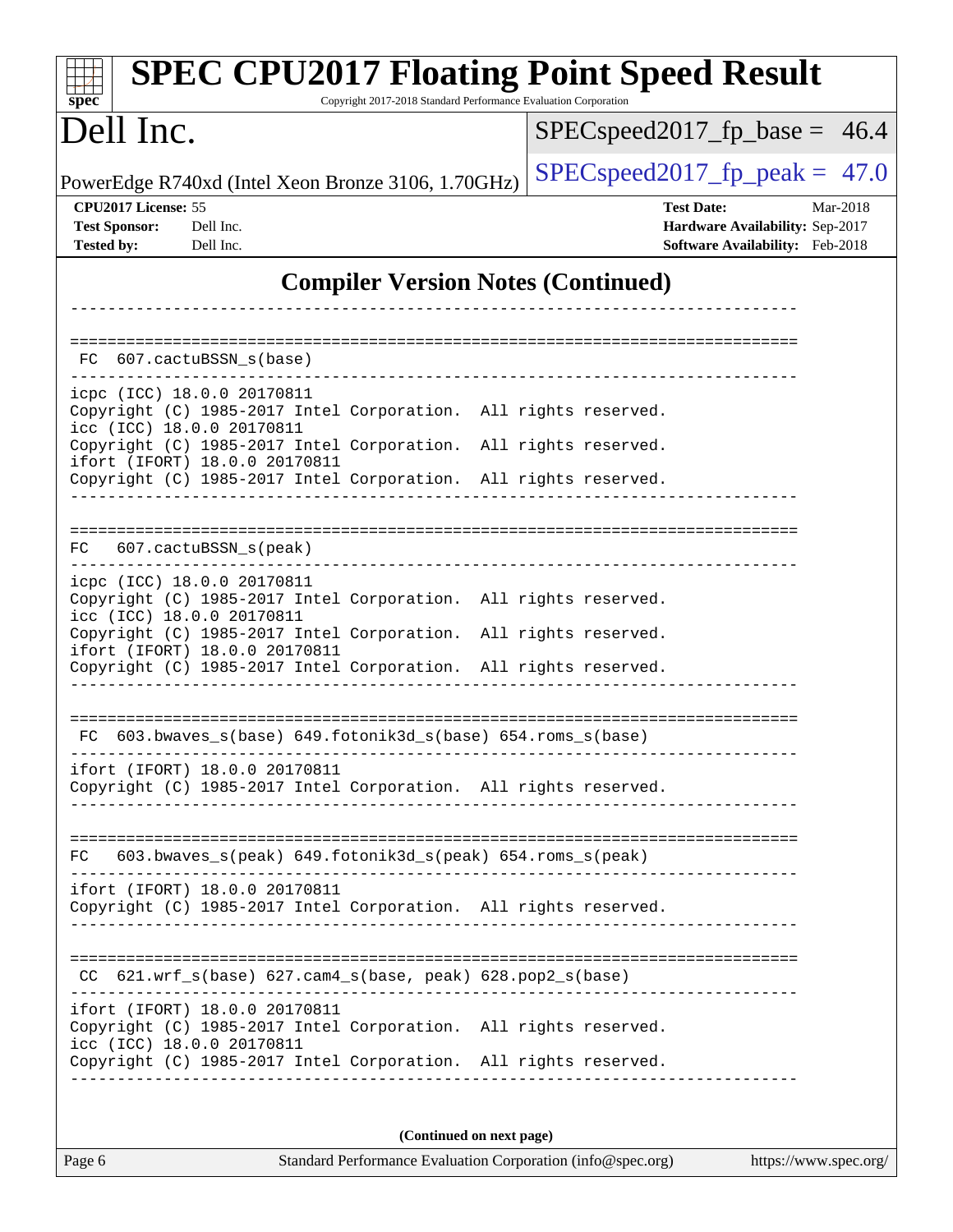# **[SPEC CPU2017 Floating Point Speed Result](http://www.spec.org/auto/cpu2017/Docs/result-fields.html#SPECCPU2017FloatingPointSpeedResult)**

Copyright 2017-2018 Standard Performance Evaluation Corporation

## Dell Inc.

**[spec](http://www.spec.org/)**

 $SPECspeed2017<sub>fp</sub> base = 46.4$ 

PowerEdge R740xd (Intel Xeon Bronze 3106, 1.70GHz)  $\left|$  [SPECspeed2017\\_fp\\_peak =](http://www.spec.org/auto/cpu2017/Docs/result-fields.html#SPECspeed2017fppeak) 47.0

**[CPU2017 License:](http://www.spec.org/auto/cpu2017/Docs/result-fields.html#CPU2017License)** 55 **[Test Date:](http://www.spec.org/auto/cpu2017/Docs/result-fields.html#TestDate)** Mar-2018 **[Test Sponsor:](http://www.spec.org/auto/cpu2017/Docs/result-fields.html#TestSponsor)** Dell Inc. **[Hardware Availability:](http://www.spec.org/auto/cpu2017/Docs/result-fields.html#HardwareAvailability)** Sep-2017 **[Tested by:](http://www.spec.org/auto/cpu2017/Docs/result-fields.html#Testedby)** Dell Inc. **[Software Availability:](http://www.spec.org/auto/cpu2017/Docs/result-fields.html#SoftwareAvailability)** Feb-2018

#### **[Compiler Version Notes \(Continued\)](http://www.spec.org/auto/cpu2017/Docs/result-fields.html#CompilerVersionNotes)**

============================================================================== CC 621.wrf\_s(peak) 628.pop2\_s(peak) ----------------------------------------------------------------------------- ifort (IFORT) 18.0.0 20170811 Copyright (C) 1985-2017 Intel Corporation. All rights reserved. icc (ICC) 18.0.0 20170811 Copyright (C) 1985-2017 Intel Corporation. All rights reserved. ------------------------------------------------------------------------------

#### **[Base Compiler Invocation](http://www.spec.org/auto/cpu2017/Docs/result-fields.html#BaseCompilerInvocation)**

[C benchmarks](http://www.spec.org/auto/cpu2017/Docs/result-fields.html#Cbenchmarks):  $i$ cc

[Fortran benchmarks](http://www.spec.org/auto/cpu2017/Docs/result-fields.html#Fortranbenchmarks): [ifort](http://www.spec.org/cpu2017/results/res2018q2/cpu2017-20180416-04991.flags.html#user_FCbase_intel_ifort_18.0_8111460550e3ca792625aed983ce982f94888b8b503583aa7ba2b8303487b4d8a21a13e7191a45c5fd58ff318f48f9492884d4413fa793fd88dd292cad7027ca)

[Benchmarks using both Fortran and C](http://www.spec.org/auto/cpu2017/Docs/result-fields.html#BenchmarksusingbothFortranandC): [ifort](http://www.spec.org/cpu2017/results/res2018q2/cpu2017-20180416-04991.flags.html#user_CC_FCbase_intel_ifort_18.0_8111460550e3ca792625aed983ce982f94888b8b503583aa7ba2b8303487b4d8a21a13e7191a45c5fd58ff318f48f9492884d4413fa793fd88dd292cad7027ca) [icc](http://www.spec.org/cpu2017/results/res2018q2/cpu2017-20180416-04991.flags.html#user_CC_FCbase_intel_icc_18.0_66fc1ee009f7361af1fbd72ca7dcefbb700085f36577c54f309893dd4ec40d12360134090235512931783d35fd58c0460139e722d5067c5574d8eaf2b3e37e92)

[Benchmarks using Fortran, C, and C++:](http://www.spec.org/auto/cpu2017/Docs/result-fields.html#BenchmarksusingFortranCandCXX) [icpc](http://www.spec.org/cpu2017/results/res2018q2/cpu2017-20180416-04991.flags.html#user_CC_CXX_FCbase_intel_icpc_18.0_c510b6838c7f56d33e37e94d029a35b4a7bccf4766a728ee175e80a419847e808290a9b78be685c44ab727ea267ec2f070ec5dc83b407c0218cded6866a35d07) [icc](http://www.spec.org/cpu2017/results/res2018q2/cpu2017-20180416-04991.flags.html#user_CC_CXX_FCbase_intel_icc_18.0_66fc1ee009f7361af1fbd72ca7dcefbb700085f36577c54f309893dd4ec40d12360134090235512931783d35fd58c0460139e722d5067c5574d8eaf2b3e37e92) [ifort](http://www.spec.org/cpu2017/results/res2018q2/cpu2017-20180416-04991.flags.html#user_CC_CXX_FCbase_intel_ifort_18.0_8111460550e3ca792625aed983ce982f94888b8b503583aa7ba2b8303487b4d8a21a13e7191a45c5fd58ff318f48f9492884d4413fa793fd88dd292cad7027ca)

#### **[Base Portability Flags](http://www.spec.org/auto/cpu2017/Docs/result-fields.html#BasePortabilityFlags)**

 603.bwaves\_s: [-DSPEC\\_LP64](http://www.spec.org/cpu2017/results/res2018q2/cpu2017-20180416-04991.flags.html#suite_basePORTABILITY603_bwaves_s_DSPEC_LP64) 607.cactuBSSN\_s: [-DSPEC\\_LP64](http://www.spec.org/cpu2017/results/res2018q2/cpu2017-20180416-04991.flags.html#suite_basePORTABILITY607_cactuBSSN_s_DSPEC_LP64) 619.lbm\_s: [-DSPEC\\_LP64](http://www.spec.org/cpu2017/results/res2018q2/cpu2017-20180416-04991.flags.html#suite_basePORTABILITY619_lbm_s_DSPEC_LP64) 621.wrf\_s: [-DSPEC\\_LP64](http://www.spec.org/cpu2017/results/res2018q2/cpu2017-20180416-04991.flags.html#suite_basePORTABILITY621_wrf_s_DSPEC_LP64) [-DSPEC\\_CASE\\_FLAG](http://www.spec.org/cpu2017/results/res2018q2/cpu2017-20180416-04991.flags.html#b621.wrf_s_baseCPORTABILITY_DSPEC_CASE_FLAG) [-convert big\\_endian](http://www.spec.org/cpu2017/results/res2018q2/cpu2017-20180416-04991.flags.html#user_baseFPORTABILITY621_wrf_s_convert_big_endian_c3194028bc08c63ac5d04de18c48ce6d347e4e562e8892b8bdbdc0214820426deb8554edfa529a3fb25a586e65a3d812c835984020483e7e73212c4d31a38223) 627.cam4\_s: [-DSPEC\\_LP64](http://www.spec.org/cpu2017/results/res2018q2/cpu2017-20180416-04991.flags.html#suite_basePORTABILITY627_cam4_s_DSPEC_LP64) [-DSPEC\\_CASE\\_FLAG](http://www.spec.org/cpu2017/results/res2018q2/cpu2017-20180416-04991.flags.html#b627.cam4_s_baseCPORTABILITY_DSPEC_CASE_FLAG) 628.pop2\_s: [-DSPEC\\_LP64](http://www.spec.org/cpu2017/results/res2018q2/cpu2017-20180416-04991.flags.html#suite_basePORTABILITY628_pop2_s_DSPEC_LP64) [-DSPEC\\_CASE\\_FLAG](http://www.spec.org/cpu2017/results/res2018q2/cpu2017-20180416-04991.flags.html#b628.pop2_s_baseCPORTABILITY_DSPEC_CASE_FLAG) [-convert big\\_endian](http://www.spec.org/cpu2017/results/res2018q2/cpu2017-20180416-04991.flags.html#user_baseFPORTABILITY628_pop2_s_convert_big_endian_c3194028bc08c63ac5d04de18c48ce6d347e4e562e8892b8bdbdc0214820426deb8554edfa529a3fb25a586e65a3d812c835984020483e7e73212c4d31a38223) [-assume byterecl](http://www.spec.org/cpu2017/results/res2018q2/cpu2017-20180416-04991.flags.html#user_baseFPORTABILITY628_pop2_s_assume_byterecl_7e47d18b9513cf18525430bbf0f2177aa9bf368bc7a059c09b2c06a34b53bd3447c950d3f8d6c70e3faf3a05c8557d66a5798b567902e8849adc142926523472) 638.imagick\_s: [-DSPEC\\_LP64](http://www.spec.org/cpu2017/results/res2018q2/cpu2017-20180416-04991.flags.html#suite_basePORTABILITY638_imagick_s_DSPEC_LP64) 644.nab\_s: [-DSPEC\\_LP64](http://www.spec.org/cpu2017/results/res2018q2/cpu2017-20180416-04991.flags.html#suite_basePORTABILITY644_nab_s_DSPEC_LP64) 649.fotonik3d\_s: [-DSPEC\\_LP64](http://www.spec.org/cpu2017/results/res2018q2/cpu2017-20180416-04991.flags.html#suite_basePORTABILITY649_fotonik3d_s_DSPEC_LP64) 654.roms\_s: [-DSPEC\\_LP64](http://www.spec.org/cpu2017/results/res2018q2/cpu2017-20180416-04991.flags.html#suite_basePORTABILITY654_roms_s_DSPEC_LP64)

#### **[Base Optimization Flags](http://www.spec.org/auto/cpu2017/Docs/result-fields.html#BaseOptimizationFlags)**

[C benchmarks](http://www.spec.org/auto/cpu2017/Docs/result-fields.html#Cbenchmarks):

[-xCORE-AVX2](http://www.spec.org/cpu2017/results/res2018q2/cpu2017-20180416-04991.flags.html#user_CCbase_f-xCORE-AVX2) [-ipo](http://www.spec.org/cpu2017/results/res2018q2/cpu2017-20180416-04991.flags.html#user_CCbase_f-ipo) [-O3](http://www.spec.org/cpu2017/results/res2018q2/cpu2017-20180416-04991.flags.html#user_CCbase_f-O3) [-no-prec-div](http://www.spec.org/cpu2017/results/res2018q2/cpu2017-20180416-04991.flags.html#user_CCbase_f-no-prec-div) [-qopt-prefetch](http://www.spec.org/cpu2017/results/res2018q2/cpu2017-20180416-04991.flags.html#user_CCbase_f-qopt-prefetch) [-ffinite-math-only](http://www.spec.org/cpu2017/results/res2018q2/cpu2017-20180416-04991.flags.html#user_CCbase_f_finite_math_only_cb91587bd2077682c4b38af759c288ed7c732db004271a9512da14a4f8007909a5f1427ecbf1a0fb78ff2a814402c6114ac565ca162485bbcae155b5e4258871)

**(Continued on next page)**

Page 7 Standard Performance Evaluation Corporation [\(info@spec.org\)](mailto:info@spec.org) <https://www.spec.org/>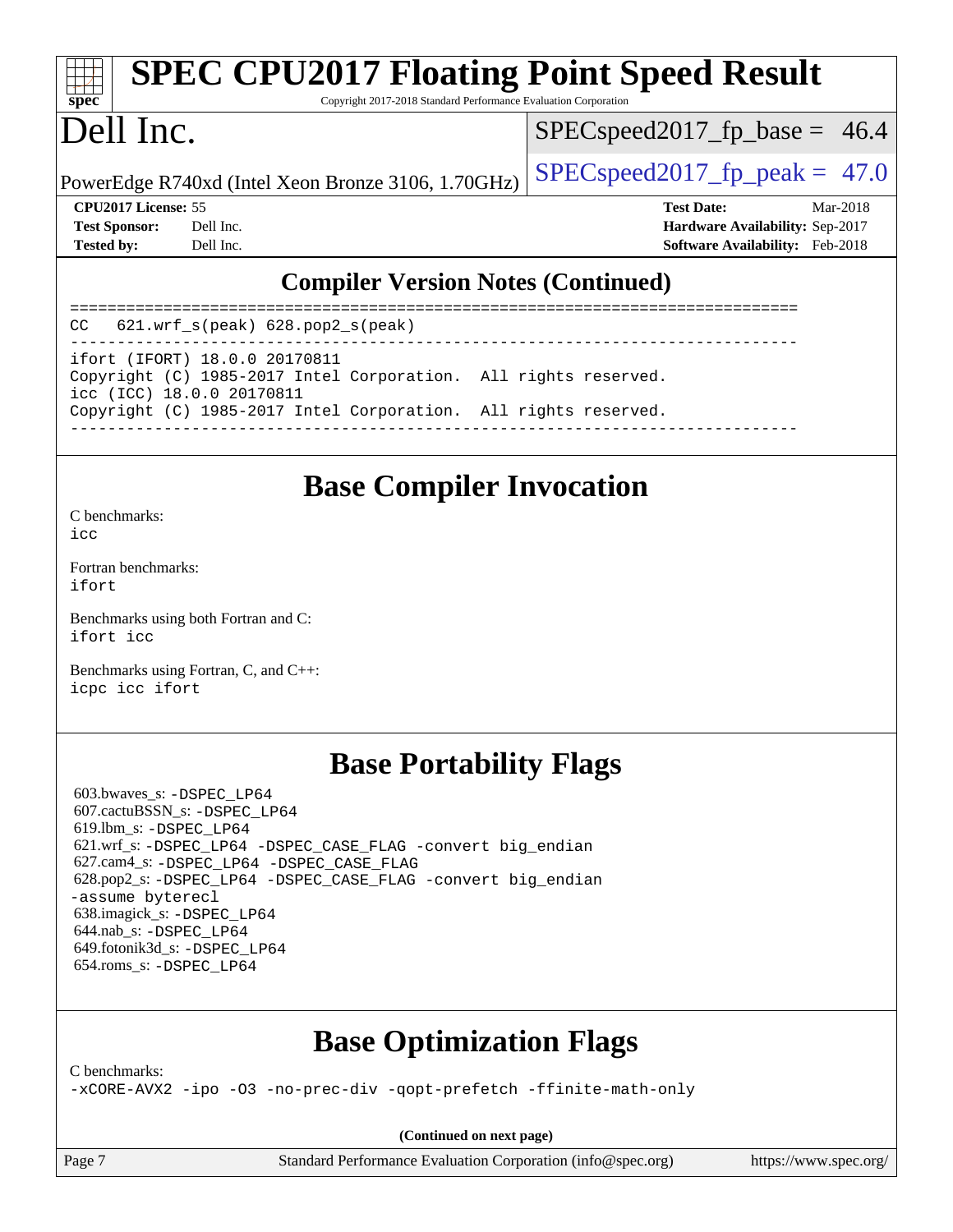| <b>SPEC CPU2017 Floating Point Speed Result</b>                                                    |                                        |
|----------------------------------------------------------------------------------------------------|----------------------------------------|
| spec <sup>®</sup><br>Copyright 2017-2018 Standard Performance Evaluation Corporation<br>Dell Inc.  | $SPEC speed2017_fp\_base = 46.4$       |
| PowerEdge R740xd (Intel Xeon Bronze 3106, 1.70GHz)                                                 | $SPEC speed2017fp peak = 47.0$         |
| CPU <sub>2017</sub> License: 55                                                                    | <b>Test Date:</b><br>Mar-2018          |
| <b>Test Sponsor:</b><br>Dell Inc.                                                                  | Hardware Availability: Sep-2017        |
| <b>Tested by:</b><br>Dell Inc.                                                                     | <b>Software Availability:</b> Feb-2018 |
| <b>Base Optimization Flags (Continued)</b>                                                         |                                        |
|                                                                                                    |                                        |
| C benchmarks (continued):<br>-qopt-mem-layout-trans=3 -qopenmp -DSPEC_OPENMP                       |                                        |
| Fortran benchmarks:                                                                                |                                        |
| -DSPEC_OPENMP -xCORE-AVX2 -ipo -03 -no-prec-div -qopt-prefetch                                     |                                        |
| -ffinite-math-only -qopt-mem-layout-trans=3 -qopenmp<br>-nostandard-realloc-lhs -align array32byte |                                        |
| Benchmarks using both Fortran and C:                                                               |                                        |
| -xCORE-AVX2 -ipo -03 -no-prec-div -qopt-prefetch -ffinite-math-only                                |                                        |
| -qopt-mem-layout-trans=3 -qopenmp -DSPEC_OPENMP<br>-nostandard-realloc-lhs -align array32byte      |                                        |
| Benchmarks using Fortran, C, and C++:                                                              |                                        |
| -xCORE-AVX2 -ipo -03 -no-prec-div -qopt-prefetch -ffinite-math-only                                |                                        |
| -qopt-mem-layout-trans=3 -qopenmp -DSPEC_OPENMP<br>-nostandard-realloc-lhs -align array32byte      |                                        |
|                                                                                                    |                                        |
|                                                                                                    |                                        |
| <b>Base Other Flags</b>                                                                            |                                        |
| C benchmarks:                                                                                      |                                        |
| $-m64 - std = c11$                                                                                 |                                        |
| Fortran benchmarks:                                                                                |                                        |
| $-m64$                                                                                             |                                        |
| Benchmarks using both Fortran and C:                                                               |                                        |
| $-m64 - std= c11$                                                                                  |                                        |
| Benchmarks using Fortran, C, and C++:                                                              |                                        |
| $-m64 - std= c11$                                                                                  |                                        |
|                                                                                                    |                                        |
| <b>Peak Compiler Invocation</b>                                                                    |                                        |
| C benchmarks:                                                                                      |                                        |
| icc                                                                                                |                                        |
| Fortran benchmarks:                                                                                |                                        |
| ifort                                                                                              |                                        |
| Benchmarks using both Fortran and C:<br>ifort icc                                                  |                                        |
| (Continued on next page)                                                                           |                                        |
| Standard Performance Evaluation Corporation (info@spec.org)<br>Page 8                              | https://www.spec.org/                  |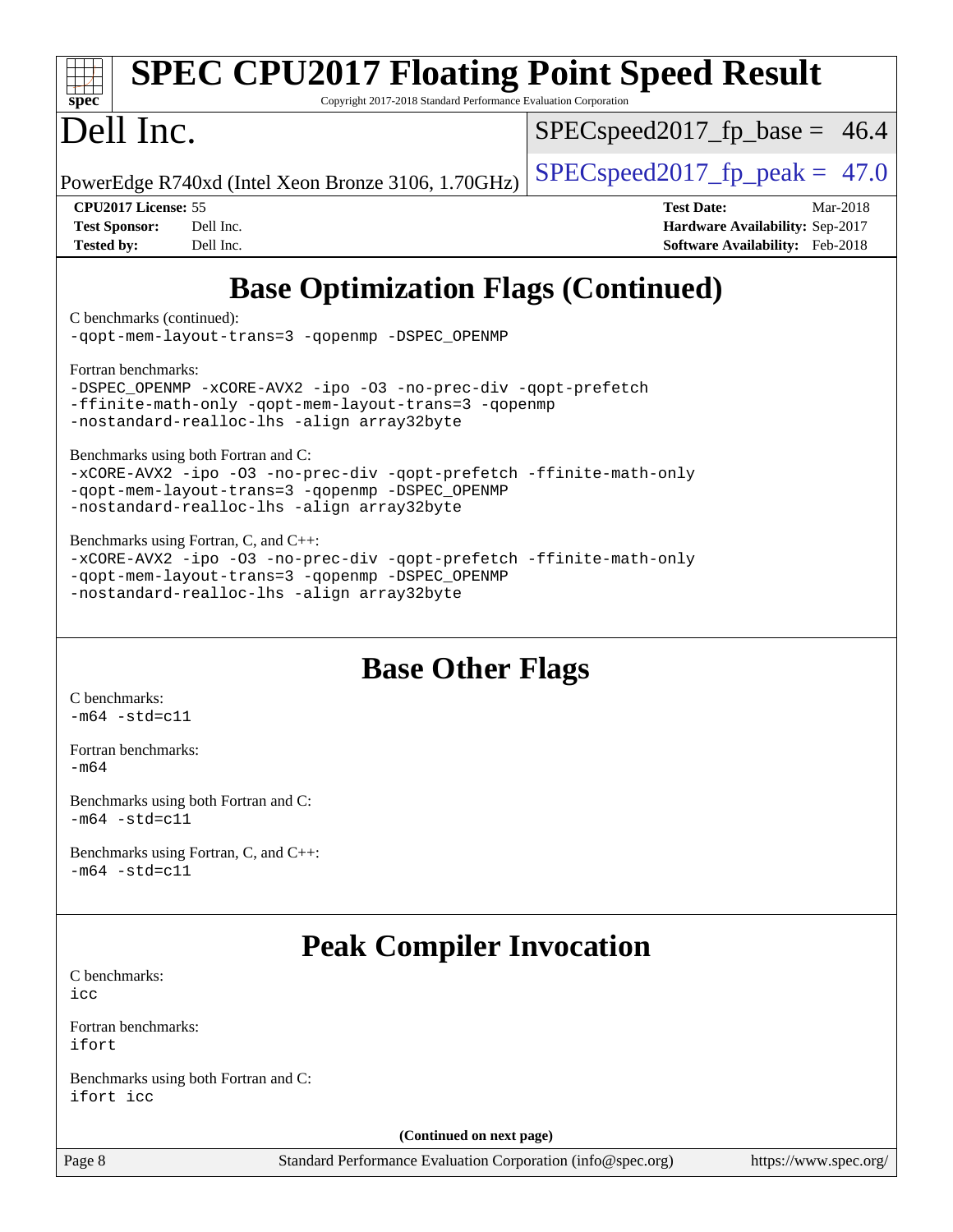#### **[spec](http://www.spec.org/) [SPEC CPU2017 Floating Point Speed Result](http://www.spec.org/auto/cpu2017/Docs/result-fields.html#SPECCPU2017FloatingPointSpeedResult)** Copyright 2017-2018 Standard Performance Evaluation Corporation Dell Inc.  $SPECspeed2017<sub>fp</sub> base = 46.4$

PowerEdge R740xd (Intel Xeon Bronze 3106, 1.70GHz)  $\left|$  [SPECspeed2017\\_fp\\_peak =](http://www.spec.org/auto/cpu2017/Docs/result-fields.html#SPECspeed2017fppeak) 47.0

**[CPU2017 License:](http://www.spec.org/auto/cpu2017/Docs/result-fields.html#CPU2017License)** 55 **[Test Date:](http://www.spec.org/auto/cpu2017/Docs/result-fields.html#TestDate)** Mar-2018 **[Test Sponsor:](http://www.spec.org/auto/cpu2017/Docs/result-fields.html#TestSponsor)** Dell Inc. **[Hardware Availability:](http://www.spec.org/auto/cpu2017/Docs/result-fields.html#HardwareAvailability)** Sep-2017 **[Tested by:](http://www.spec.org/auto/cpu2017/Docs/result-fields.html#Testedby)** Dell Inc. **[Software Availability:](http://www.spec.org/auto/cpu2017/Docs/result-fields.html#SoftwareAvailability)** Feb-2018

### **[Peak Compiler Invocation \(Continued\)](http://www.spec.org/auto/cpu2017/Docs/result-fields.html#PeakCompilerInvocation)**

[Benchmarks using Fortran, C, and C++:](http://www.spec.org/auto/cpu2017/Docs/result-fields.html#BenchmarksusingFortranCandCXX) [icpc](http://www.spec.org/cpu2017/results/res2018q2/cpu2017-20180416-04991.flags.html#user_CC_CXX_FCpeak_intel_icpc_18.0_c510b6838c7f56d33e37e94d029a35b4a7bccf4766a728ee175e80a419847e808290a9b78be685c44ab727ea267ec2f070ec5dc83b407c0218cded6866a35d07) [icc](http://www.spec.org/cpu2017/results/res2018q2/cpu2017-20180416-04991.flags.html#user_CC_CXX_FCpeak_intel_icc_18.0_66fc1ee009f7361af1fbd72ca7dcefbb700085f36577c54f309893dd4ec40d12360134090235512931783d35fd58c0460139e722d5067c5574d8eaf2b3e37e92) [ifort](http://www.spec.org/cpu2017/results/res2018q2/cpu2017-20180416-04991.flags.html#user_CC_CXX_FCpeak_intel_ifort_18.0_8111460550e3ca792625aed983ce982f94888b8b503583aa7ba2b8303487b4d8a21a13e7191a45c5fd58ff318f48f9492884d4413fa793fd88dd292cad7027ca)

**[Peak Portability Flags](http://www.spec.org/auto/cpu2017/Docs/result-fields.html#PeakPortabilityFlags)**

Same as Base Portability Flags

#### **[Peak Optimization Flags](http://www.spec.org/auto/cpu2017/Docs/result-fields.html#PeakOptimizationFlags)**

[C benchmarks](http://www.spec.org/auto/cpu2017/Docs/result-fields.html#Cbenchmarks):

 619.lbm\_s: [-prof-gen](http://www.spec.org/cpu2017/results/res2018q2/cpu2017-20180416-04991.flags.html#user_peakPASS1_CFLAGSPASS1_LDFLAGS619_lbm_s_prof_gen_5aa4926d6013ddb2a31985c654b3eb18169fc0c6952a63635c234f711e6e63dd76e94ad52365559451ec499a2cdb89e4dc58ba4c67ef54ca681ffbe1461d6b36)(pass 1) [-prof-use](http://www.spec.org/cpu2017/results/res2018q2/cpu2017-20180416-04991.flags.html#user_peakPASS2_CFLAGSPASS2_LDFLAGS619_lbm_s_prof_use_1a21ceae95f36a2b53c25747139a6c16ca95bd9def2a207b4f0849963b97e94f5260e30a0c64f4bb623698870e679ca08317ef8150905d41bd88c6f78df73f19)(pass 2) [-O2](http://www.spec.org/cpu2017/results/res2018q2/cpu2017-20180416-04991.flags.html#user_peakPASS1_COPTIMIZE619_lbm_s_f-O2) [-xCORE-AVX2](http://www.spec.org/cpu2017/results/res2018q2/cpu2017-20180416-04991.flags.html#user_peakPASS2_COPTIMIZE619_lbm_s_f-xCORE-AVX2) [-qopt-prefetch](http://www.spec.org/cpu2017/results/res2018q2/cpu2017-20180416-04991.flags.html#user_peakPASS1_COPTIMIZEPASS2_COPTIMIZE619_lbm_s_f-qopt-prefetch) [-ipo](http://www.spec.org/cpu2017/results/res2018q2/cpu2017-20180416-04991.flags.html#user_peakPASS2_COPTIMIZE619_lbm_s_f-ipo) [-O3](http://www.spec.org/cpu2017/results/res2018q2/cpu2017-20180416-04991.flags.html#user_peakPASS2_COPTIMIZE619_lbm_s_f-O3) [-ffinite-math-only](http://www.spec.org/cpu2017/results/res2018q2/cpu2017-20180416-04991.flags.html#user_peakPASS1_COPTIMIZEPASS2_COPTIMIZE619_lbm_s_f_finite_math_only_cb91587bd2077682c4b38af759c288ed7c732db004271a9512da14a4f8007909a5f1427ecbf1a0fb78ff2a814402c6114ac565ca162485bbcae155b5e4258871) [-no-prec-div](http://www.spec.org/cpu2017/results/res2018q2/cpu2017-20180416-04991.flags.html#user_peakPASS2_COPTIMIZE619_lbm_s_f-no-prec-div) [-qopt-mem-layout-trans=3](http://www.spec.org/cpu2017/results/res2018q2/cpu2017-20180416-04991.flags.html#user_peakPASS1_COPTIMIZEPASS2_COPTIMIZE619_lbm_s_f-qopt-mem-layout-trans_de80db37974c74b1f0e20d883f0b675c88c3b01e9d123adea9b28688d64333345fb62bc4a798493513fdb68f60282f9a726aa07f478b2f7113531aecce732043) [-DSPEC\\_SUPPRESS\\_OPENMP](http://www.spec.org/cpu2017/results/res2018q2/cpu2017-20180416-04991.flags.html#suite_peakPASS1_COPTIMIZE619_lbm_s_DSPEC_SUPPRESS_OPENMP) [-qopenmp](http://www.spec.org/cpu2017/results/res2018q2/cpu2017-20180416-04991.flags.html#user_peakPASS2_COPTIMIZE619_lbm_s_qopenmp_16be0c44f24f464004c6784a7acb94aca937f053568ce72f94b139a11c7c168634a55f6653758ddd83bcf7b8463e8028bb0b48b77bcddc6b78d5d95bb1df2967) [-DSPEC\\_OPENMP](http://www.spec.org/cpu2017/results/res2018q2/cpu2017-20180416-04991.flags.html#suite_peakPASS2_COPTIMIZE619_lbm_s_DSPEC_OPENMP)

 638.imagick\_s: [-xCORE-AVX2](http://www.spec.org/cpu2017/results/res2018q2/cpu2017-20180416-04991.flags.html#user_peakCOPTIMIZE638_imagick_s_f-xCORE-AVX2) [-ipo](http://www.spec.org/cpu2017/results/res2018q2/cpu2017-20180416-04991.flags.html#user_peakCOPTIMIZE638_imagick_s_f-ipo) [-O3](http://www.spec.org/cpu2017/results/res2018q2/cpu2017-20180416-04991.flags.html#user_peakCOPTIMIZE638_imagick_s_f-O3) [-no-prec-div](http://www.spec.org/cpu2017/results/res2018q2/cpu2017-20180416-04991.flags.html#user_peakCOPTIMIZE638_imagick_s_f-no-prec-div) [-qopt-prefetch](http://www.spec.org/cpu2017/results/res2018q2/cpu2017-20180416-04991.flags.html#user_peakCOPTIMIZE638_imagick_s_f-qopt-prefetch) [-ffinite-math-only](http://www.spec.org/cpu2017/results/res2018q2/cpu2017-20180416-04991.flags.html#user_peakCOPTIMIZE638_imagick_s_f_finite_math_only_cb91587bd2077682c4b38af759c288ed7c732db004271a9512da14a4f8007909a5f1427ecbf1a0fb78ff2a814402c6114ac565ca162485bbcae155b5e4258871) [-qopt-mem-layout-trans=3](http://www.spec.org/cpu2017/results/res2018q2/cpu2017-20180416-04991.flags.html#user_peakCOPTIMIZE638_imagick_s_f-qopt-mem-layout-trans_de80db37974c74b1f0e20d883f0b675c88c3b01e9d123adea9b28688d64333345fb62bc4a798493513fdb68f60282f9a726aa07f478b2f7113531aecce732043) [-qopenmp](http://www.spec.org/cpu2017/results/res2018q2/cpu2017-20180416-04991.flags.html#user_peakCOPTIMIZE638_imagick_s_qopenmp_16be0c44f24f464004c6784a7acb94aca937f053568ce72f94b139a11c7c168634a55f6653758ddd83bcf7b8463e8028bb0b48b77bcddc6b78d5d95bb1df2967) [-DSPEC\\_OPENMP](http://www.spec.org/cpu2017/results/res2018q2/cpu2017-20180416-04991.flags.html#suite_peakCOPTIMIZE638_imagick_s_DSPEC_OPENMP)

644.nab\_s: Same as 638.imagick\_s

[Fortran benchmarks](http://www.spec.org/auto/cpu2017/Docs/result-fields.html#Fortranbenchmarks): [-prof-gen](http://www.spec.org/cpu2017/results/res2018q2/cpu2017-20180416-04991.flags.html#user_FCpeak_prof_gen_5aa4926d6013ddb2a31985c654b3eb18169fc0c6952a63635c234f711e6e63dd76e94ad52365559451ec499a2cdb89e4dc58ba4c67ef54ca681ffbe1461d6b36)(pass 1) [-prof-use](http://www.spec.org/cpu2017/results/res2018q2/cpu2017-20180416-04991.flags.html#user_FCpeak_prof_use_1a21ceae95f36a2b53c25747139a6c16ca95bd9def2a207b4f0849963b97e94f5260e30a0c64f4bb623698870e679ca08317ef8150905d41bd88c6f78df73f19)(pass 2) [-DSPEC\\_SUPPRESS\\_OPENMP](http://www.spec.org/cpu2017/results/res2018q2/cpu2017-20180416-04991.flags.html#suite_FCpeak_DSPEC_SUPPRESS_OPENMP) [-DSPEC\\_OPENMP](http://www.spec.org/cpu2017/results/res2018q2/cpu2017-20180416-04991.flags.html#suite_FCpeak_DSPEC_OPENMP) [-O2](http://www.spec.org/cpu2017/results/res2018q2/cpu2017-20180416-04991.flags.html#user_FCpeak_f-O2) [-xCORE-AVX2](http://www.spec.org/cpu2017/results/res2018q2/cpu2017-20180416-04991.flags.html#user_FCpeak_f-xCORE-AVX2) [-qopt-prefetch](http://www.spec.org/cpu2017/results/res2018q2/cpu2017-20180416-04991.flags.html#user_FCpeak_f-qopt-prefetch) [-ipo](http://www.spec.org/cpu2017/results/res2018q2/cpu2017-20180416-04991.flags.html#user_FCpeak_f-ipo) [-O3](http://www.spec.org/cpu2017/results/res2018q2/cpu2017-20180416-04991.flags.html#user_FCpeak_f-O3) [-ffinite-math-only](http://www.spec.org/cpu2017/results/res2018q2/cpu2017-20180416-04991.flags.html#user_FCpeak_f_finite_math_only_cb91587bd2077682c4b38af759c288ed7c732db004271a9512da14a4f8007909a5f1427ecbf1a0fb78ff2a814402c6114ac565ca162485bbcae155b5e4258871) [-no-prec-div](http://www.spec.org/cpu2017/results/res2018q2/cpu2017-20180416-04991.flags.html#user_FCpeak_f-no-prec-div) [-qopt-mem-layout-trans=3](http://www.spec.org/cpu2017/results/res2018q2/cpu2017-20180416-04991.flags.html#user_FCpeak_f-qopt-mem-layout-trans_de80db37974c74b1f0e20d883f0b675c88c3b01e9d123adea9b28688d64333345fb62bc4a798493513fdb68f60282f9a726aa07f478b2f7113531aecce732043) [-qopenmp](http://www.spec.org/cpu2017/results/res2018q2/cpu2017-20180416-04991.flags.html#user_FCpeak_qopenmp_16be0c44f24f464004c6784a7acb94aca937f053568ce72f94b139a11c7c168634a55f6653758ddd83bcf7b8463e8028bb0b48b77bcddc6b78d5d95bb1df2967) [-nostandard-realloc-lhs](http://www.spec.org/cpu2017/results/res2018q2/cpu2017-20180416-04991.flags.html#user_FCpeak_f_2003_std_realloc_82b4557e90729c0f113870c07e44d33d6f5a304b4f63d4c15d2d0f1fab99f5daaed73bdb9275d9ae411527f28b936061aa8b9c8f2d63842963b95c9dd6426b8a) [-align array32byte](http://www.spec.org/cpu2017/results/res2018q2/cpu2017-20180416-04991.flags.html#user_FCpeak_align_array32byte_b982fe038af199962ba9a80c053b8342c548c85b40b8e86eb3cc33dee0d7986a4af373ac2d51c3f7cf710a18d62fdce2948f201cd044323541f22fc0fffc51b6)

[Benchmarks using both Fortran and C](http://www.spec.org/auto/cpu2017/Docs/result-fields.html#BenchmarksusingbothFortranandC):

 621.wrf\_s: [-prof-gen](http://www.spec.org/cpu2017/results/res2018q2/cpu2017-20180416-04991.flags.html#user_peakPASS1_CFLAGSPASS1_FFLAGSPASS1_LDFLAGS621_wrf_s_prof_gen_5aa4926d6013ddb2a31985c654b3eb18169fc0c6952a63635c234f711e6e63dd76e94ad52365559451ec499a2cdb89e4dc58ba4c67ef54ca681ffbe1461d6b36)(pass 1) [-prof-use](http://www.spec.org/cpu2017/results/res2018q2/cpu2017-20180416-04991.flags.html#user_peakPASS2_CFLAGSPASS2_FFLAGSPASS2_LDFLAGS621_wrf_s_prof_use_1a21ceae95f36a2b53c25747139a6c16ca95bd9def2a207b4f0849963b97e94f5260e30a0c64f4bb623698870e679ca08317ef8150905d41bd88c6f78df73f19)(pass 2) [-O2](http://www.spec.org/cpu2017/results/res2018q2/cpu2017-20180416-04991.flags.html#user_peakPASS1_COPTIMIZEPASS1_FOPTIMIZE621_wrf_s_f-O2) [-xCORE-AVX2](http://www.spec.org/cpu2017/results/res2018q2/cpu2017-20180416-04991.flags.html#user_peakPASS2_COPTIMIZEPASS2_FOPTIMIZE621_wrf_s_f-xCORE-AVX2) [-qopt-prefetch](http://www.spec.org/cpu2017/results/res2018q2/cpu2017-20180416-04991.flags.html#user_peakPASS1_COPTIMIZEPASS1_FOPTIMIZEPASS2_COPTIMIZEPASS2_FOPTIMIZE621_wrf_s_f-qopt-prefetch) [-ipo](http://www.spec.org/cpu2017/results/res2018q2/cpu2017-20180416-04991.flags.html#user_peakPASS2_COPTIMIZEPASS2_FOPTIMIZE621_wrf_s_f-ipo) [-O3](http://www.spec.org/cpu2017/results/res2018q2/cpu2017-20180416-04991.flags.html#user_peakPASS2_COPTIMIZEPASS2_FOPTIMIZE621_wrf_s_f-O3) [-ffinite-math-only](http://www.spec.org/cpu2017/results/res2018q2/cpu2017-20180416-04991.flags.html#user_peakPASS1_COPTIMIZEPASS1_FOPTIMIZEPASS2_COPTIMIZEPASS2_FOPTIMIZE621_wrf_s_f_finite_math_only_cb91587bd2077682c4b38af759c288ed7c732db004271a9512da14a4f8007909a5f1427ecbf1a0fb78ff2a814402c6114ac565ca162485bbcae155b5e4258871) [-no-prec-div](http://www.spec.org/cpu2017/results/res2018q2/cpu2017-20180416-04991.flags.html#user_peakPASS2_COPTIMIZEPASS2_FOPTIMIZE621_wrf_s_f-no-prec-div) [-qopt-mem-layout-trans=3](http://www.spec.org/cpu2017/results/res2018q2/cpu2017-20180416-04991.flags.html#user_peakPASS1_COPTIMIZEPASS1_FOPTIMIZEPASS2_COPTIMIZEPASS2_FOPTIMIZE621_wrf_s_f-qopt-mem-layout-trans_de80db37974c74b1f0e20d883f0b675c88c3b01e9d123adea9b28688d64333345fb62bc4a798493513fdb68f60282f9a726aa07f478b2f7113531aecce732043) [-DSPEC\\_SUPPRESS\\_OPENMP](http://www.spec.org/cpu2017/results/res2018q2/cpu2017-20180416-04991.flags.html#suite_peakPASS1_COPTIMIZEPASS1_FOPTIMIZE621_wrf_s_DSPEC_SUPPRESS_OPENMP) [-qopenmp](http://www.spec.org/cpu2017/results/res2018q2/cpu2017-20180416-04991.flags.html#user_peakPASS2_COPTIMIZEPASS2_FOPTIMIZE621_wrf_s_qopenmp_16be0c44f24f464004c6784a7acb94aca937f053568ce72f94b139a11c7c168634a55f6653758ddd83bcf7b8463e8028bb0b48b77bcddc6b78d5d95bb1df2967) [-DSPEC\\_OPENMP](http://www.spec.org/cpu2017/results/res2018q2/cpu2017-20180416-04991.flags.html#suite_peakPASS2_COPTIMIZEPASS2_FOPTIMIZE621_wrf_s_DSPEC_OPENMP) [-nostandard-realloc-lhs](http://www.spec.org/cpu2017/results/res2018q2/cpu2017-20180416-04991.flags.html#user_peakEXTRA_FOPTIMIZE621_wrf_s_f_2003_std_realloc_82b4557e90729c0f113870c07e44d33d6f5a304b4f63d4c15d2d0f1fab99f5daaed73bdb9275d9ae411527f28b936061aa8b9c8f2d63842963b95c9dd6426b8a) [-align array32byte](http://www.spec.org/cpu2017/results/res2018q2/cpu2017-20180416-04991.flags.html#user_peakEXTRA_FOPTIMIZE621_wrf_s_align_array32byte_b982fe038af199962ba9a80c053b8342c548c85b40b8e86eb3cc33dee0d7986a4af373ac2d51c3f7cf710a18d62fdce2948f201cd044323541f22fc0fffc51b6)

```
 627.cam4_s: -xCORE-AVX2 -ipo -O3 -no-prec-div -qopt-prefetch
-ffinite-math-only -qopt-mem-layout-trans=3 -qopenmp
-DSPEC_OPENMP -nostandard-realloc-lhs -align array32byte
```
**(Continued on next page)**